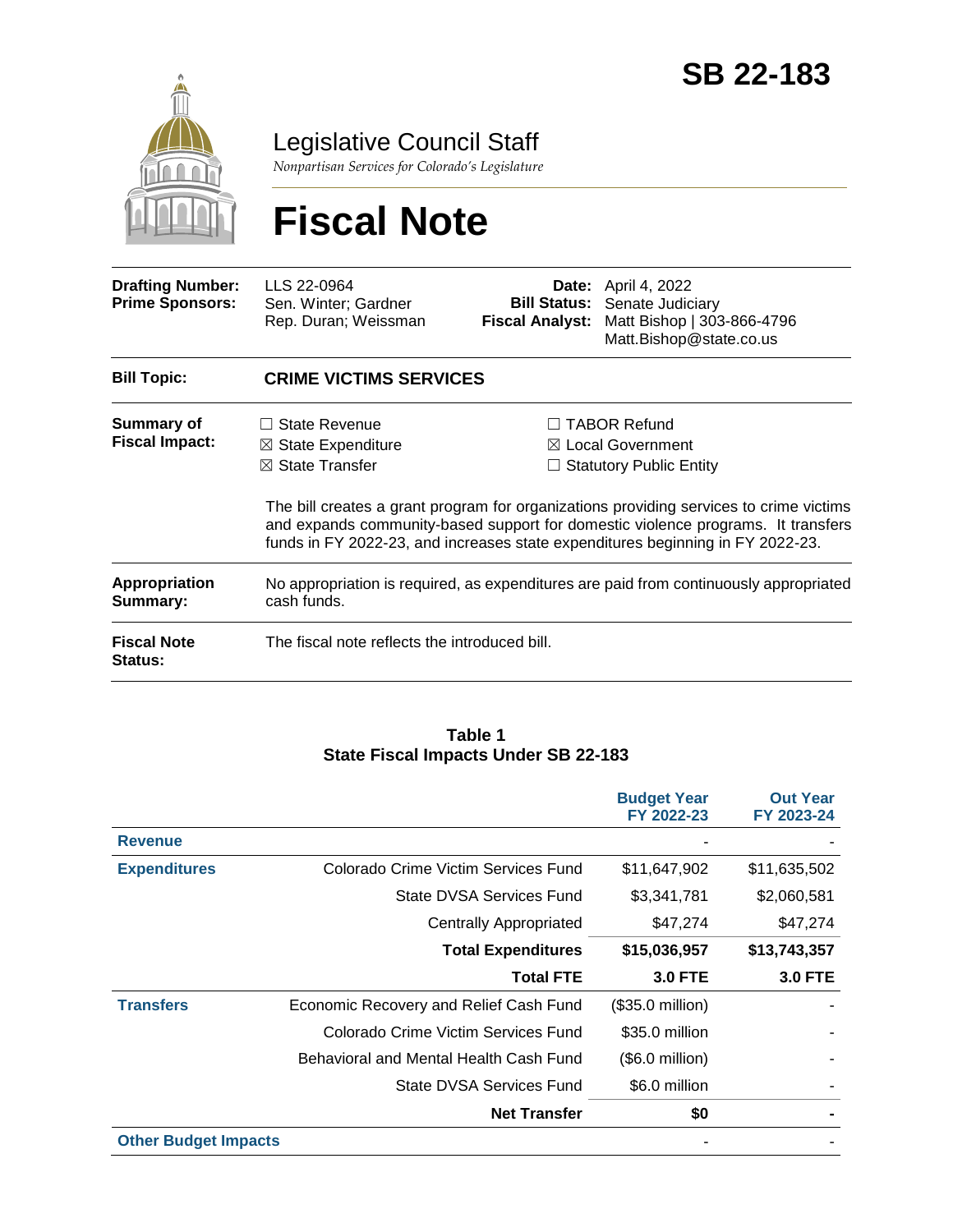### **Summary of Legislation**

The bill creates a grant program to support crime victims, updates existing practices that support domestic violence programs, and makes transfers to fund these activities. Due to state and federal requirements, funding allocated to each program by the bill must be used during the next 2-4 years.

**Crime victim services.** The bill creates a grant program in the Department of Public Safety (CDPS) to award grants to government agencies and nonprofit organizations that provide services to crime victims. The bill transfers \$35 million to the Colorado Crime Victim Services Fund, a new continuously appropriated cash fund created for the grant program. The grant program is repealed on July 1, 2027.

**Domestic violence programs.** Under current law, the Department of Human Services (CDHS) must reimburse nonprofit organizations or local governments that operate certain domestic violence programs. The bill requires CDHS to reimburse nonprofit organizations or tribal governments operating domestic violence, sexual assault, or culturally specific programs. CDHS may also enter into contracts with state or tribal coalitions to provide training and technical assistance to such programs. The bill changes statutory references to "domestic abuse" to "domestic violence or sexual assault." The bill creates the Domestic Violence and Sexual Assault Services Fund, and transfers \$6 million to the fund to support expanded program activities. Money in the fund is continuously appropriated to CDHS.

#### **State Transfers**

Within three days of the bill's effective date, it requires the following transfers:

- \$35 million from the Economic Recovery and Relief Cash Fund to newly created Colorado Crime Victim Services Fund; and
- \$6 million from the Behavioral and Mental Health Cash Fund to the newly created State Domestic Violence and Sexual Assault Services Fund.

#### **State Expenditures**

The bill increases state cash fund expenditures in CDPS and CDHS by \$15.0 million in FY 2022-23 and \$13.7 million in FY 2023-24. Expenditures are shown in Table 2 and detailed below.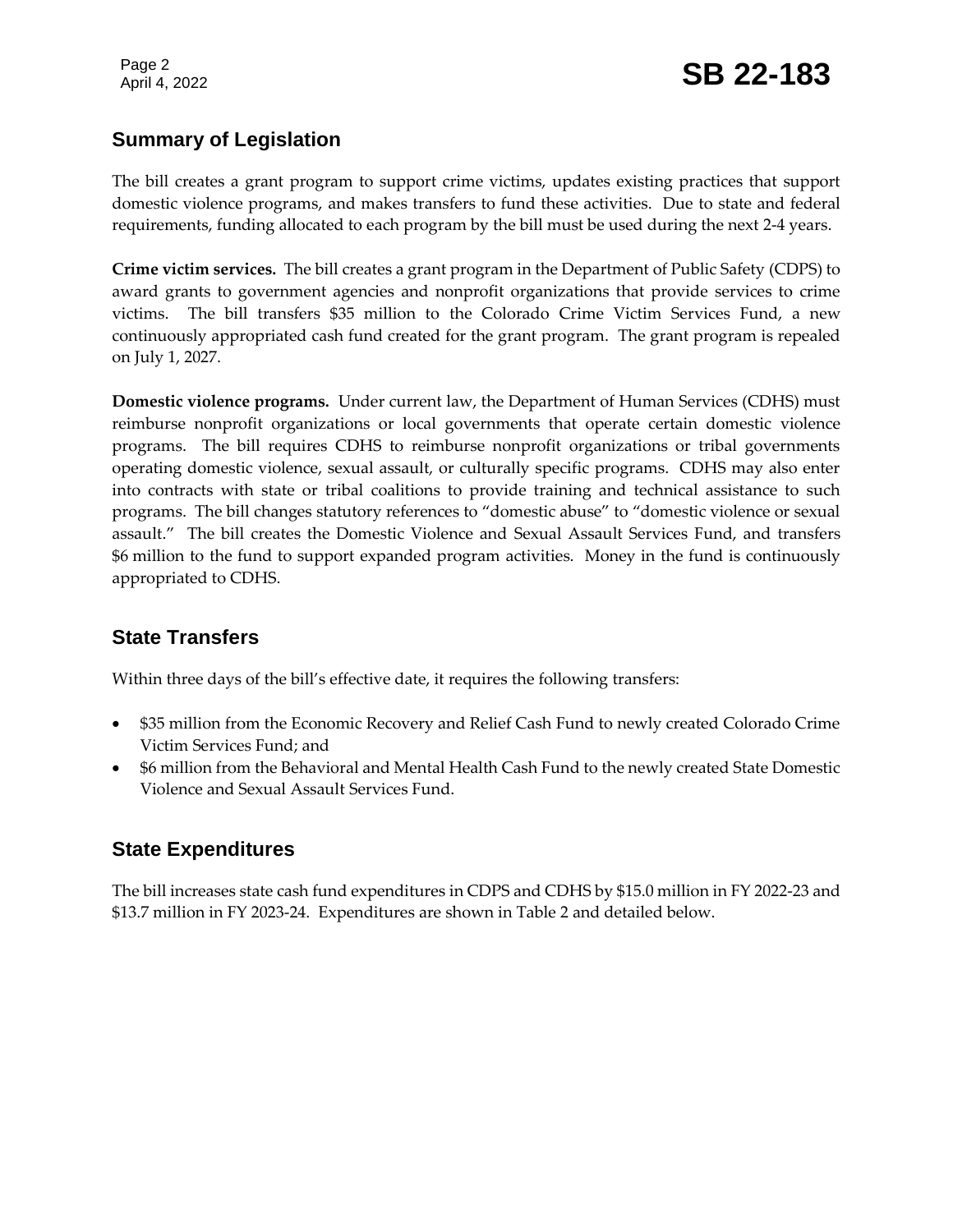## Page 3<br>April 4, 2022 **SB 22-183**

| Table 2                             |  |  |  |  |  |  |
|-------------------------------------|--|--|--|--|--|--|
| <b>Expenditures Under SB 22-183</b> |  |  |  |  |  |  |

| <b>Cost Components</b>                    |                  | FY 2022-23     | FY 2023-24     |
|-------------------------------------------|------------------|----------------|----------------|
| <b>Department of Public Safety</b>        |                  |                |                |
| <b>Personal Services</b>                  |                  | \$132,802      | \$132,802      |
| <b>Operating Expenses</b>                 |                  | \$2,700        | \$2,700        |
| <b>Capital Outlay Costs</b>               |                  | \$12,400       |                |
| <b>Grant Program</b>                      |                  | \$11,500,000   | \$11,500,000   |
| Centrally Appropriated Costs <sup>1</sup> |                  | \$31,946       | \$31,946       |
| FTE - Personal Services                   |                  | 2.0 FTE        | 2.0 FTE        |
| <b>CDPS Subtotal</b>                      |                  | \$11,679,848   | \$11,667,448   |
| <b>Department of Human Services</b>       |                  |                |                |
| <b>Personal Services</b>                  |                  | \$59,231       | \$59,231       |
| <b>Operating Expenses</b>                 |                  | \$1,350        | \$1,350        |
| <b>Capital Outlay Costs</b>               |                  | \$6,200        |                |
| <b>Additional Community-Based Support</b> |                  | \$2,000,000    | \$2,000,000    |
| <b>System Enhancements</b>                |                  | \$1,075,000    |                |
| <b>Needs Assessment</b>                   |                  | \$200,000      |                |
| Centrally Appropriated Costs <sup>1</sup> |                  | \$15,328       | \$15,328       |
| FTE - Personal Services                   |                  | 1.0 FTE        | 1.0 FTE        |
| <b>CDHS Subtotal</b>                      |                  | \$3,357,109    | \$2,075,909    |
|                                           | <b>Total</b>     | \$15,036,957   | \$13,743,357   |
|                                           | <b>Total FTE</b> | <b>3.0 FTE</b> | <b>3.0 FTE</b> |

<sup>1</sup>*Centrally appropriated costs are not included in the bill's appropriation.*

**Department of Public Safety.** Costs will increase to administer the new crime victim services grant program, including reviewing applications, monitoring awards, and reporting on the use of funds. The DPS will require 2.0 FTE for this work. Standard operating and capital outlay costs for this staff are included. The remainder of the transferred funds will be available for grants; the estimate in the fiscal note is for informational purposes only and is based on three years of grant distributions. The actual amount of funds disbursed via grants will depend on the number of applications received and award decisions made by the department.